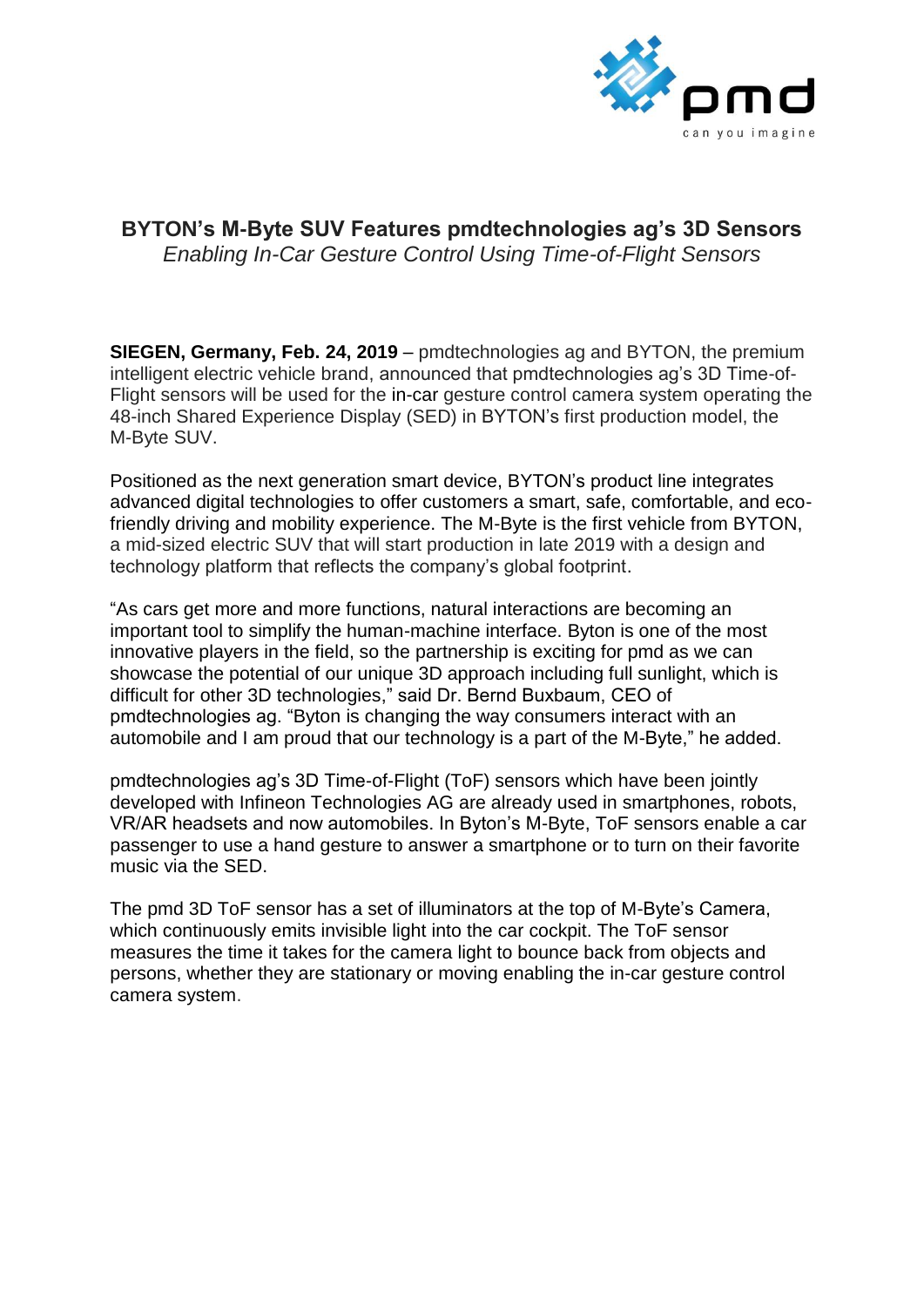



© BYTON

### **About BYTON**

#### *It is not about refining cars. It is about refining life.*

BYTON aspires to build premium intelligent electric vehicles for the future. Its crafted cars integrate advanced digital technologies to offer customers a smart, safe, comfortable and eco-friendly driving and mobility experience.

BYTON aims to create a premium brand rooted in China with global reach, via a network of highly integrated offices. BYTON is headquartered in Nanjing, China, which is also home to its intelligent manufacturing base and one of several major R&D centers around the world. Its North American headquarters in Silicon Valley is focused on developing cutting-edge technologies for applications across the intelligent car user experience and autonomous driving, as well as on developing and managing North American operations. A European R&D center is based in Munich, Germany, and is responsible for designing prototype and concept model. BYTON also has offices in Beijing, Shanghai and Hong Kong, which oversee external affairs, marketing, sales, design and investor relations.

BYTON's core management team is made up of the world's top experts from China, Europe and the U.S., all of whom have held senior management positions in innovative companies such as BMW, Tesla, Google and Apple. Their expertise covers automotive design, automotive engineering and manufacturing, electric powertrain, intelligent connectivity, autonomous driving, user interface and supply chain management among other industry sectors, the sum of which represents BYTON's strengths in manufacturing premium automobiles that are equipped with high quality internet technologies. Official website: [www.byton.com](http://www.byton.com/)